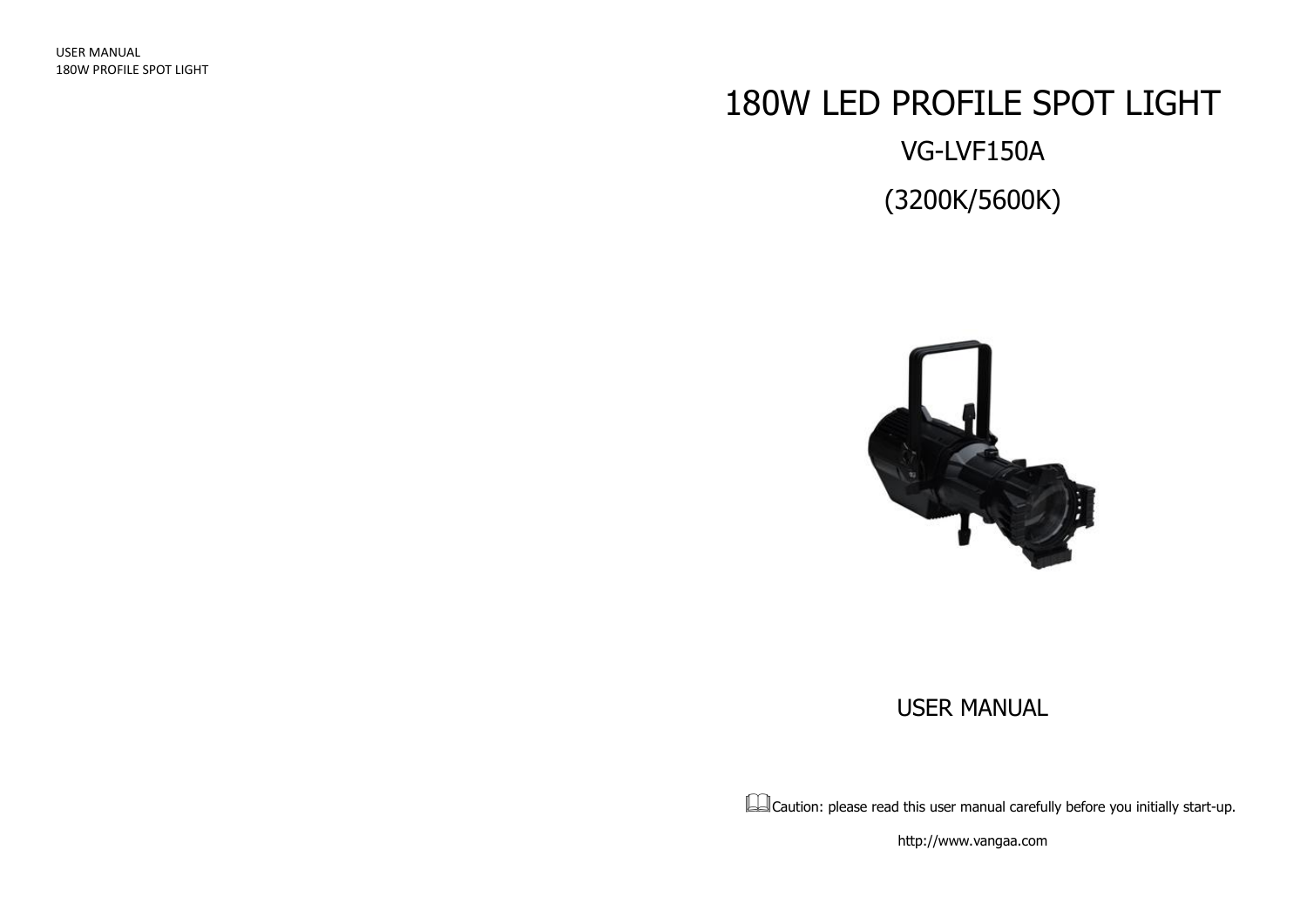#### Ⅰ**. INTRODUCTION**

**INDEX**

Thank you for having chosen our company's products. For your own safety, please read this user manual carefully before installing the device.

We are very glad to offer you our best quality product and service to make you satisfied. Please check that there has been no damage caused in transportation and the following items are enclosed. LED Profile Spot Light 1 and 1 and 1 and 1 and 1 and 1 and 1 and 1 and 1 and 1 and 1 and 1 and 1 and 1 and 1 and 1 and 1 and 1 and 1 and 1 and 1 and 1 and 1 and 1 and 1 and 1 and 1 and 1 and 1 and 1 and 1 and 1 and 1 and 1

| LLD FIUING SPUL LIGHT | ᆦᅛ  |
|-----------------------|-----|
| User Manual           | 1PC |

#### Ⅱ**. ATTENTION**

1. Do NOT put or work the product in the Humid or Wet area; DO NOT work when the temperature is over 35 C°;

2. Do NOT place the product in the area which could be share or easy to be shaved;

3. When using the light, the input power voltage couldn't change over  $\pm 10\%$ , if the input

power higher than the related voltage, it will reduce the lifespan of the light, if the power

lower, it will reduce the color and brightness of the light;

4. This product is for professional using and maintenance only.

#### Ⅲ**. MAIN FEATURES**

180W COB LED Profile Spot Light;

High power brightness light can replace the traditional light;

Linear dimmer 0-100%;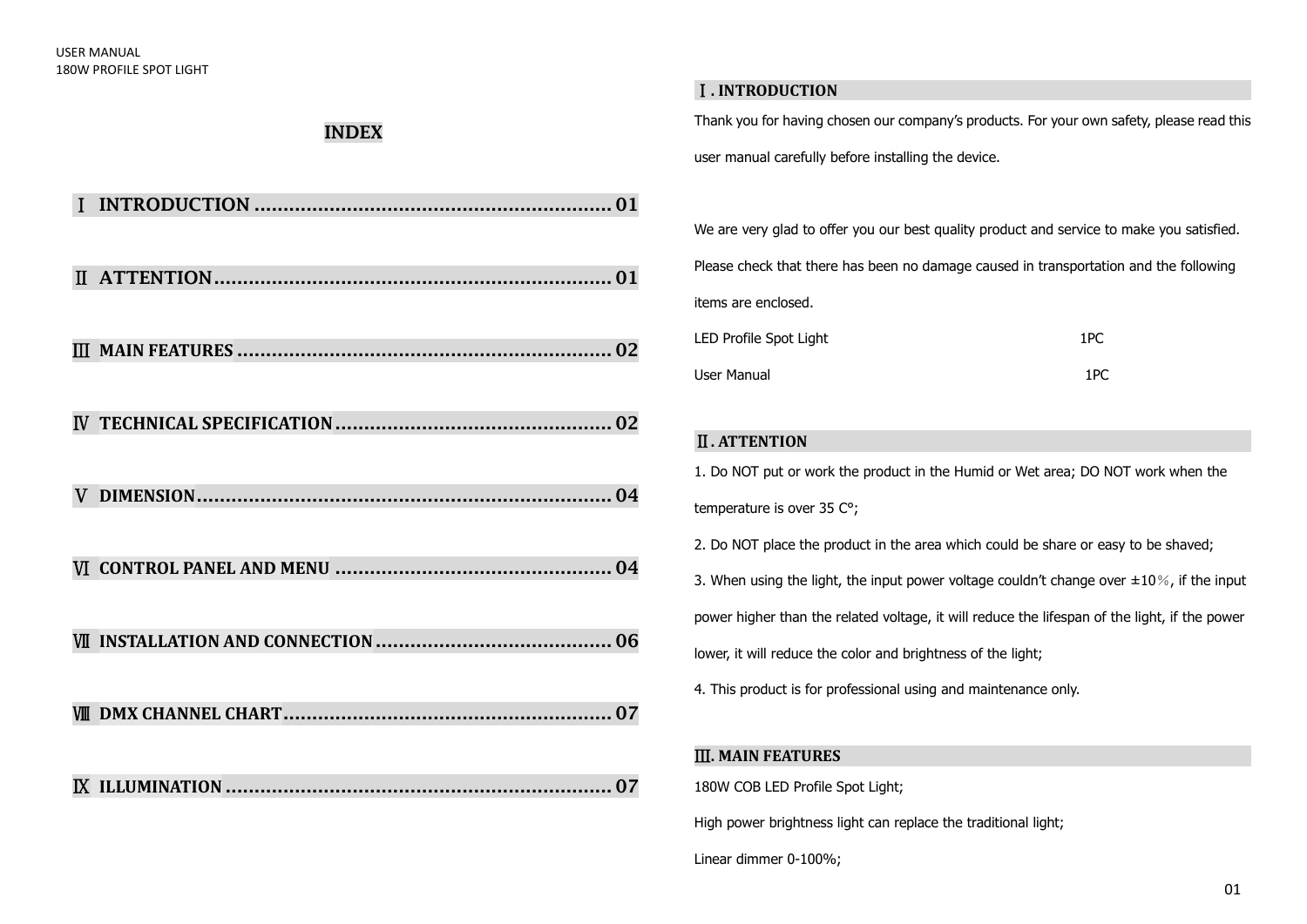LCD control panel.

#### Ⅳ**. TECHNICAL SPECIFICATION**

#### **Light Source**

LEDs: 1pcs 200W(output 180W) warm white/cold white LED

Color: warm white/cold white

CRI: Ra >90

Service life: 40,000h

#### **Optical System**

Beam angle: 19°/26°/36°/50°

Lens: high efficiency optical system

#### **Light Output**

Optimal projection distance: 4-20m

#### **Electromechanical Effects**

Dimmer: linear dimmer 0-100%

Strobe: 1-25time/s

#### **Control and Programming**

Control mode: DMX-512; Master/slave mode; Demo mode

DMX channel: 3CH

Thermal Specification

Maximum ambient temperature: 45 °C (113 °F)

Maximum surface temperature: 170 °C (338 °F)

# **Electrical Specification** Power supply: Electronic auto-ranging

Input voltage range: AC90-240V, 50/60Hz

Power consumption: 200W

#### **Mechanical Specification**

Weight: 7.5kg

Material: steel, plastic

Appearance color: black/white

#### **Using Environment**

IP rating: IP20

Working temperature: -25-40℃

Cool system: Copper tube convector, Fan

#### **Standard Accessories Light**

1pc DMX cable

1pc power cable

1pc English version user manual

#### **Optional Accessories Light**

Safety cable: choose the model which you need, chargeable Clamps: choose the model which you need, chargeable

Flight case: choose the quantity which need pack, chargeable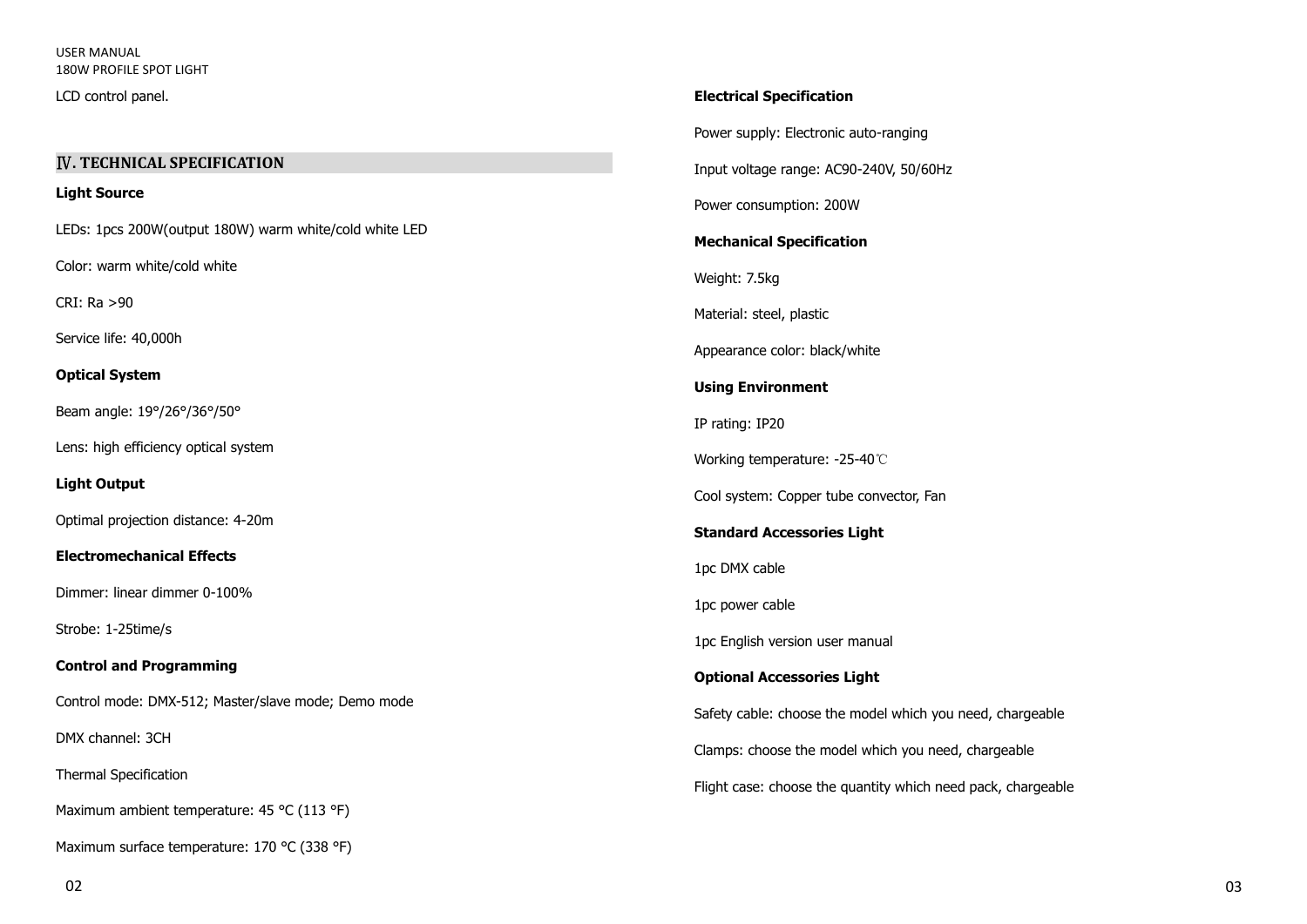#### USER MANUAL 180W PROFILE SPOT LIGHT

#### Ⅴ**. DIMENSION**



Ⅵ**. CONTROL PANEL AND MENU** 

#### **Display Panel**





[After you have selected the functions, you can press  $\boxed{\text{ENTER}}$  to keep.]

MODE: function/mode selection key

UP: increase key

DOWN: reduce key

ENTER: confirm/keep key

#### **Menu Map**

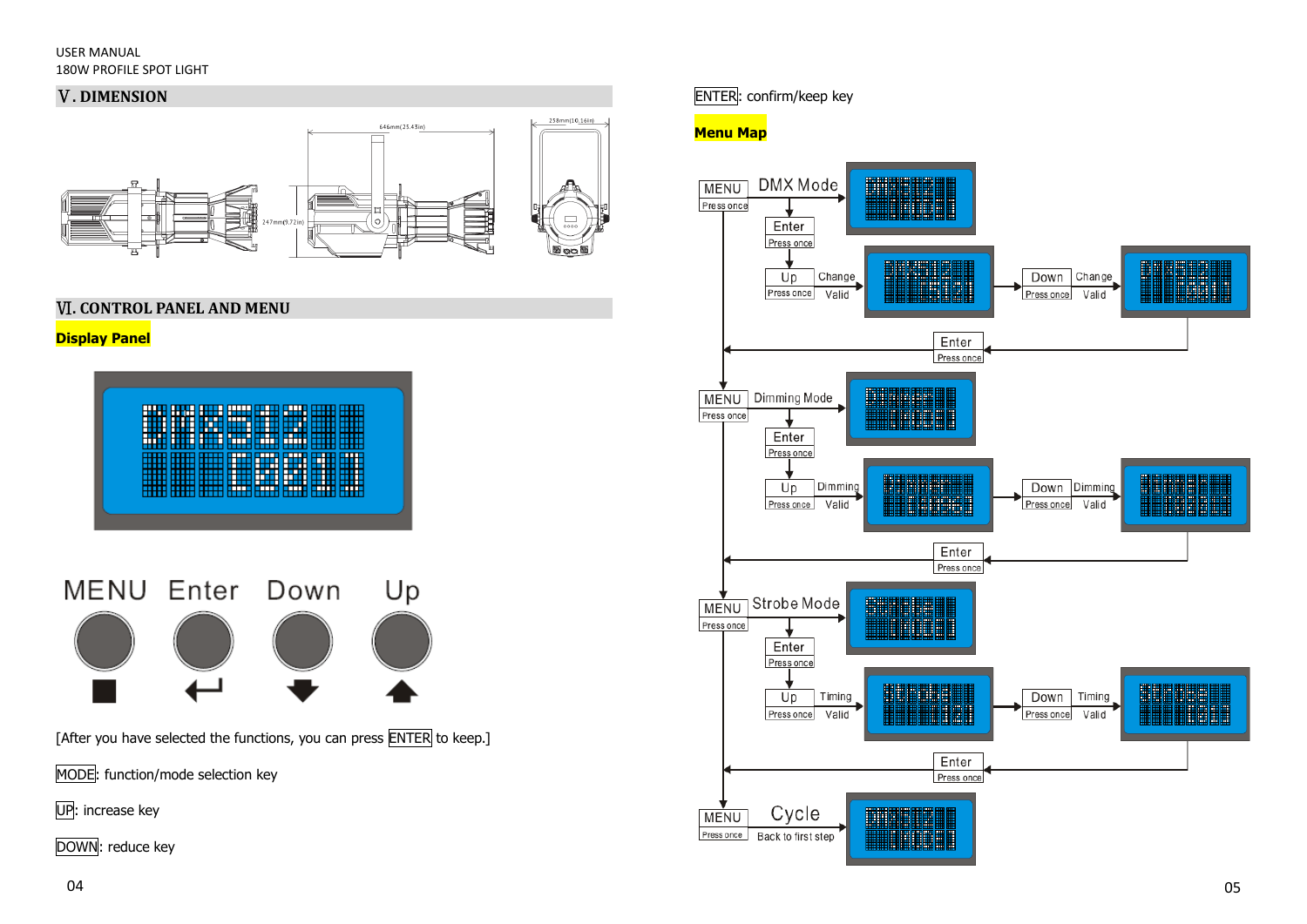#### USER MANUAL 180W PROFILE SPOT LIGHT

#### **WI. INSTALLATION AND CONNECTION**

#### **Installation**



 **stand hanging**

**Connection**



#### Ⅷ**. DMX CHANNEL CHART**





## DMX Address Allocation: 001-512

| <b>CHANNEL</b> | <b>NUMERIC</b> | <b>EFFECT</b>             |
|----------------|----------------|---------------------------|
|                | 000-255        | Dimmer intensity 0-100%   |
| $\mathcal{P}$  | 000-255        | Strobe, from slow to fast |
| 3              |                | 4 Dim                     |
|                | 000-064        | dim 1                     |
|                | 065-128        | dim 2                     |
|                | 129-192        | dim 3                     |
|                | 193-255        | dim 4                     |

曲曲曲





#### CCT: 3200K

| Illumination Center/Lux<br>3100<br>1390<br>870<br>680<br>335<br>Beam angle 19 <sup>*</sup><br>Beam Diameter/cm<br>124<br>248<br>315<br>503<br>180<br>Illumination Center/Lux<br>1850<br>830<br>250<br>698<br>590<br>Beam angle 26°<br>Beam Diameter/cm<br>277<br>693<br>185<br>370<br>462<br>756<br>1100<br>526<br>405<br>192<br>Illumination Center/Lux<br>Beam angle 36°<br>Beam Diameter/cm<br>380<br>220<br>620<br>900<br>430<br>86<br>360<br>Illumination Center/Lux<br>695<br>203<br>160<br>Beam angle 50°<br>Beam Diameter/cm<br>746<br>373<br>560<br>933<br>1400 |  |  |  |  |  |
|--------------------------------------------------------------------------------------------------------------------------------------------------------------------------------------------------------------------------------------------------------------------------------------------------------------------------------------------------------------------------------------------------------------------------------------------------------------------------------------------------------------------------------------------------------------------------|--|--|--|--|--|
|                                                                                                                                                                                                                                                                                                                                                                                                                                                                                                                                                                          |  |  |  |  |  |
|                                                                                                                                                                                                                                                                                                                                                                                                                                                                                                                                                                          |  |  |  |  |  |
|                                                                                                                                                                                                                                                                                                                                                                                                                                                                                                                                                                          |  |  |  |  |  |
|                                                                                                                                                                                                                                                                                                                                                                                                                                                                                                                                                                          |  |  |  |  |  |
|                                                                                                                                                                                                                                                                                                                                                                                                                                                                                                                                                                          |  |  |  |  |  |
|                                                                                                                                                                                                                                                                                                                                                                                                                                                                                                                                                                          |  |  |  |  |  |
|                                                                                                                                                                                                                                                                                                                                                                                                                                                                                                                                                                          |  |  |  |  |  |
|                                                                                                                                                                                                                                                                                                                                                                                                                                                                                                                                                                          |  |  |  |  |  |